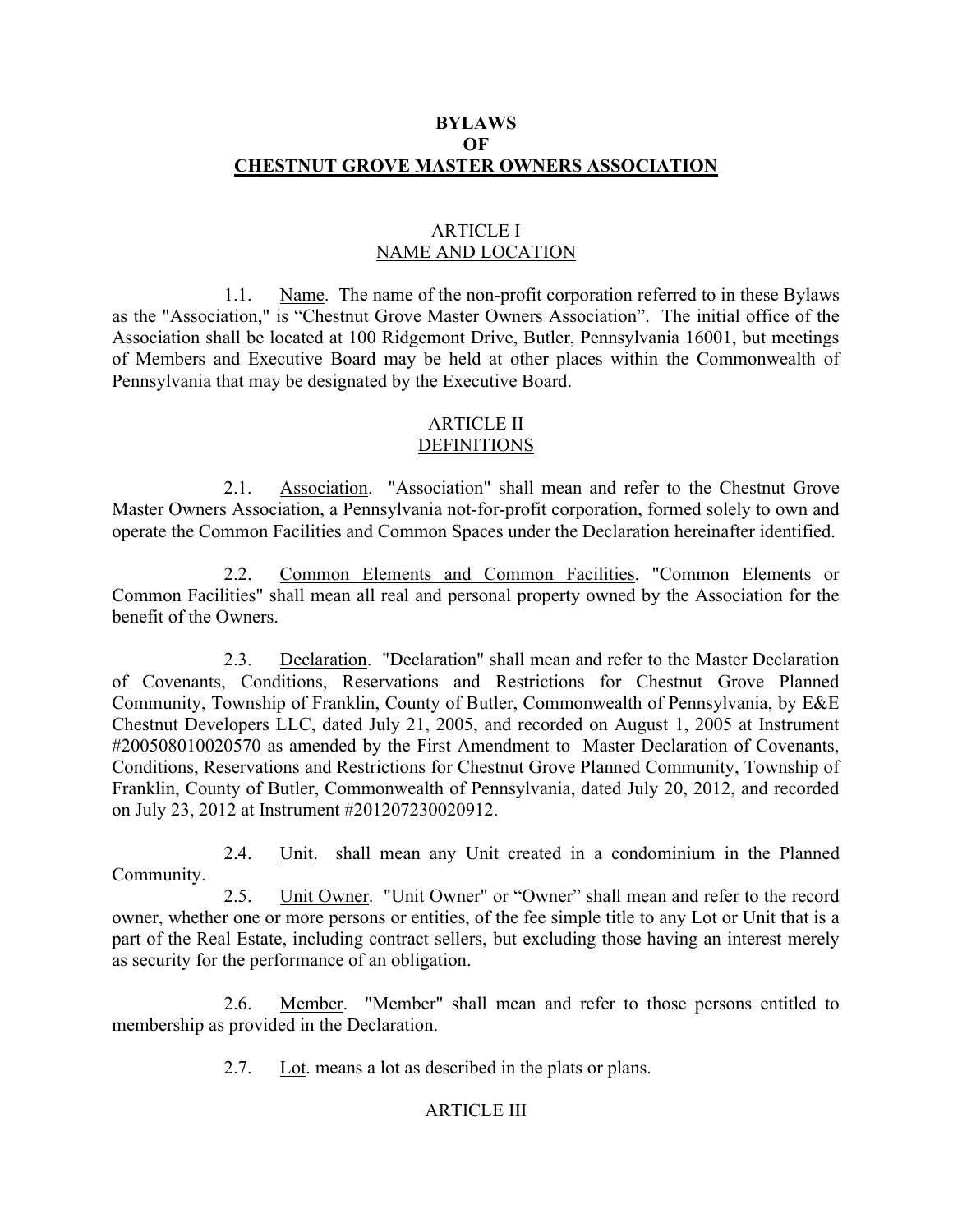### MEETINGS OF MEMBERS

 3.1. Annual Meeting. The annual meeting of the Members shall be on the First day of September unless that falls on a holiday, in which event it shall be on the following Monday, or as otherwise fixed by the Executive Board.

 3.2. Special Meetings. Special meetings of the Members may be called at any time by the President or by the Executive Board, or on written request of the Members who are entitled to vote one-fourth (1/4) of all the votes of the membership.

3.3. Notice of Meeting. Written notice of each meeting of the Members shall be given by, or at the direction of, the secretary or person authorized to call the meeting, by mailing a copy of the notice, by United States mail, postage prepaid, at least fifteen days before the meeting to each Member entitled to vote at the meeting, addressed to the Member's address last appearing on the books of the Association, or supplied by the Member to the Association for the purpose of notice. The notice shall specify the place, day, and hour of the meeting and the items on the agenda, including the general nature of any proposed amendment to the Declaration or these Bylaws; any budget or assessment changes; and any proposal to remove a director or officer.

 3.4. Quorum. The presence at the meeting of Members entitled to cast, or of proxies entitled to cast, ten percent (10%) of the votes of the membership shall constitute a quorum for any action except as otherwise provided in the Declaration or these Bylaws. If, however, a quorum shall not be present or represented at any meeting, the Members entitled to vote at the meeting shall have power to adjourn the meeting from time to time, without notice other than announcement at the meeting, until a quorum shall be present or be represented.

 3.5. Proxies. At all meetings of Members, each Member may vote in person or by proxy. All proxies shall be in writing and filed with the secretary. Every proxy shall be revocable and shall automatically cease on conveyance by the Member of his or her Unit. A Member may not revoke a proxy except by actual notice of revocation to the person presiding over a meeting of the Association. A proxy is void if it is not dated or purports to be revocable without notice. A proxy terminates one year after its date unless it specifies a shorter term.

 3.6. Voting. Voting at all meetings of the Association shall be on a per Unit basis, with each Unit Owner entitled to one (1) vote.

 (a) Multiple Unit Owners. Where the ownership of a Unit is in more than one Unit Owner, the Unit Owner who shall be entitled to cast the vote of such Unit shall be the Unit Owner named in a certificate executed by all the Owners of such Unit and filed with the Secretary (the "Designated Unit Owner"). Such certificate shall be valid unless revoked by a subsequent certificate similarly executed. In the absence of such named Designated Unit Owner from the meeting, the Unit Owner who shall be entitled to cast the vote of such Unit shall be the Unit Owner owning such Unit who is present. If the Designated Owner is not present, and more than one other Owner or Owners owning such Unit is present, then such vote shall be cast only in accordance with their unanimous agreement. There shall be deemed to be unanimous agreement if any one of the multiple owners casts the votes allocated to that Unit without protest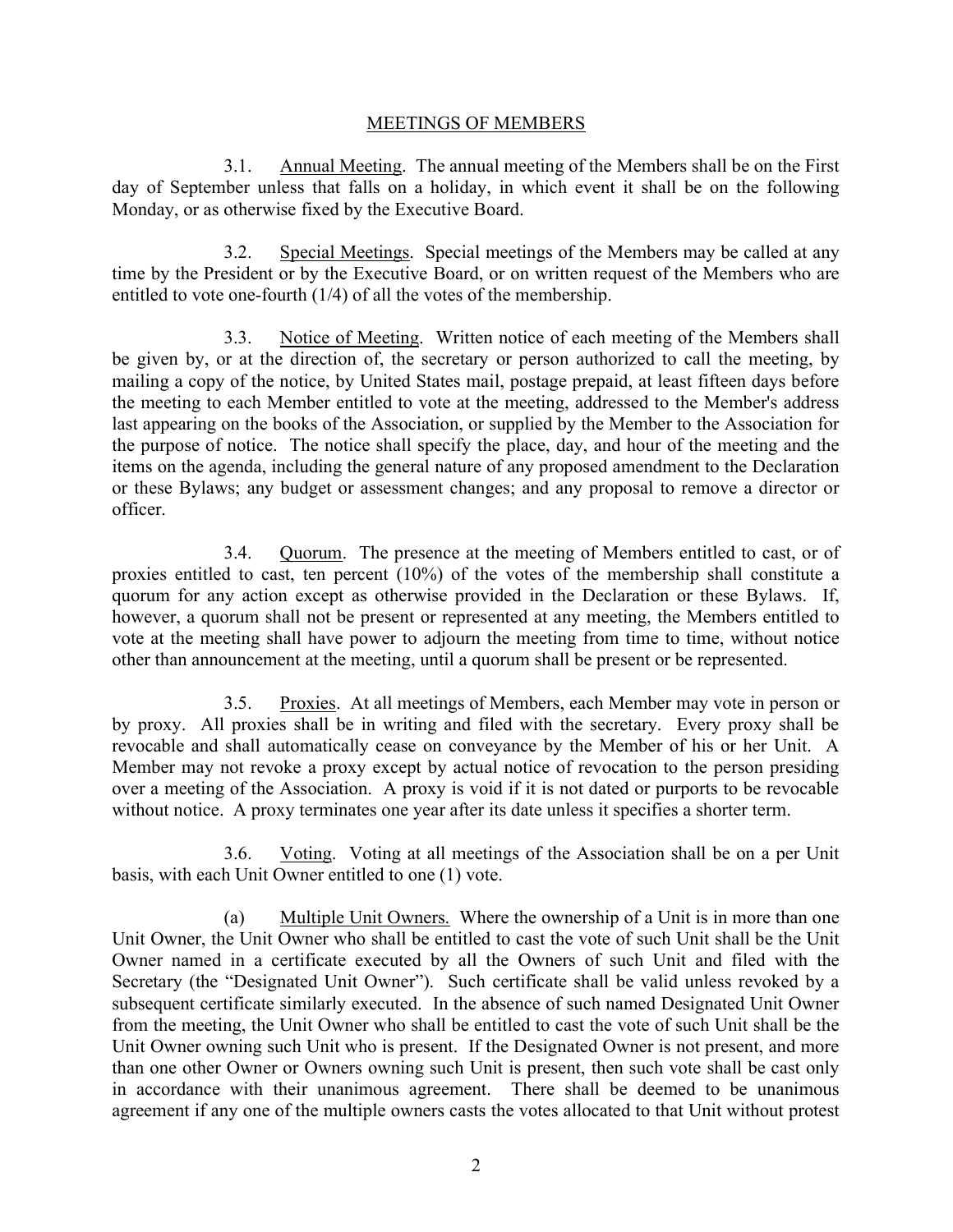being made promptly to the person presiding over the meeting by any of the other Owners of the Unit. Any certificate executed by all Unit Owners shall be valid until revoked by a subsequent certificate similarly executed. Except where execution by Unit Owners in the same manner as a deed is required, and subject to the Declaration and these Bylaws, wherever the approval or disapproval of a Unit Owner is required by this subpart, the Declaration or the Bylaws, such approval or disapproval shall be made only by the person who would be entitled to cast the vote of such Unit at any meeting or the Association.

 (b) Ownership by an Entity other than an Individual. If the Unit Owner is a corporation, joint venture, partnership or unincorporated association, the natural person who shall be entitled to cast the vote for such Unit shall be the person named in a certificate executed by such entity pursuant to its governing documents. If the Unit Owner of is a trust, the trustee or trustees shall be deemed to be the Unit Owner for the voting purposes, however the Trustees shall designate one Trustee to cast the vote of such Unit. The natural person who shall be entitled to cast the vote of such Unit shall be the person named in a certificate executed by the owners of such Unit and filed with the secretary or, in the absence of such named person from the meeting of the failure to execute and file such a certificate, the person who shall be entitled to cast the vote of such Unit shall be the person owning such Unit who is present. If more than one of the multiple Owners is present, the votes allocated to that Unit may be cast only in accordance with their unanimous agreement unless the declaration expressly provides otherwise. There shall be deemed to be unanimous agreement if any one of the multiple Owners casts the votes allocated to that Unit without protest being made promptly to the person presiding over the meeting by any of the other owners of the Unit. Such certificate shall be valid until revoked by a subsequent certificate similarly executed. Except where execution by owners of a Unit in the same manner as a deed is required, and subject to the provisions of the Declaration and these Bylaws, wherever the approval or disapproval of a Unit Owner is required by this subpart, the Declaration or the Bylaws, such approval or disapproval shall be made only by the person who would be entitled to cast the vote of such Unit at any meeting of the Association.

### ARTICLE IV SELECTION AND TERM OF OFFICE OF EXECUTIVE BOARD

 4.1. Number. The affairs of this Association shall be managed by an Executive Board. The Executive Board shall consist of five (5) members.

 4.2. Term and Vacancies. The Executive Board shall be elected for a term of one year. Each director shall take office upon election and shall hold office until such director's successor has been elected or until such director's earlier death, resignation or removal.

 4.3. Removal. Any director may be removed from the Executive Board, with or without cause, by a two-thirds vote of all Members present and entitled to vote at any meeting of Members at which a quorum is present. In the event of death, resignation, or removal of a director, his or her successor shall be selected by the remaining members of the Executive Board and shall serve for the unexpired term of his or her predecessor.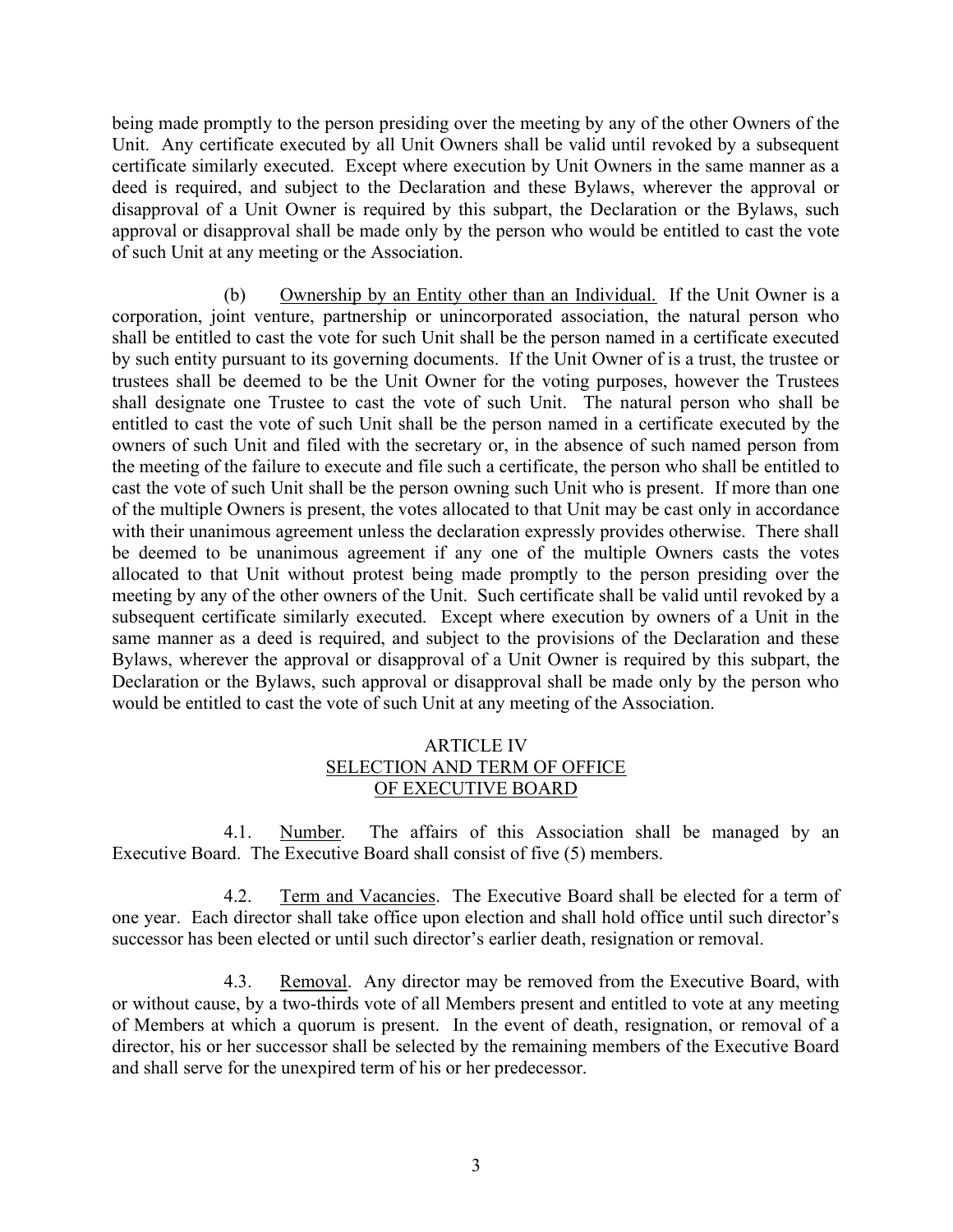4.4. Compensation. No director shall receive compensation for any service he or she may render to the Association; however, any director may be reimbursed for actual expenses incurred in the performance of his or her duties.

 4.5. Action Taken Without Meeting. The Executive Board shall have the right to take any action in the absence of a meeting that they could take at a meeting by obtaining the written approval of all of the Members of the Executive Board. Any action so approved shall have the same effect as though taken at a meeting of the Executive Board.

## ARTICLE V NOMINATION AND ELECTION OF EXECUTIVE BOARD

 5.1. Nomination. Nominations for election to the Executive Board shall be made from the floor at the annual meeting of the Members.

 5.2. Election. Election to the Executive Board shall be by secret written ballot. At the election the Members or their proxies may cast, in respect to each vacancy, as many votes as they are entitled to exercise under the provisions of the Declaration. The persons receiving the largest number of votes shall be elected. Cumulative voting is not permitted.

# ARTICLE VI MEETINGS OF EXECUTIVE BOARD

 6.1. Regular Meetings. Regular meetings of the Executive Board shall be held at least annually, without notice, at the place and hour that may be fixed from time to time by resolution of the Executive Board. Should the meeting fall on a legal holiday, then that meeting shall be held at the same time on the next day that is not a legal holiday.

 6.2. Special Meetings. Special meetings of the Executive Board shall be held when called by the president of the Association, or by any two Members of the Executive Board, after not less than three days' notice to each director.

 6.3. Quorum. A majority of the number of Executive Board shall constitute a quorum for the transaction of business. Every act or decision done or made by a majority of the Executive Board present at a duly held meeting at which a quorum is present shall be regarded as the act of the Executive Board.

 6.4. Conduct of Meetings. Meetings may be held in person, by conference call or virtual meeting.

# ARTICLE VII POWERS AND DUTIES OF BOARD OF EXECUTIVE BOARD

7.1. Powers. The Executive Board shall have power to: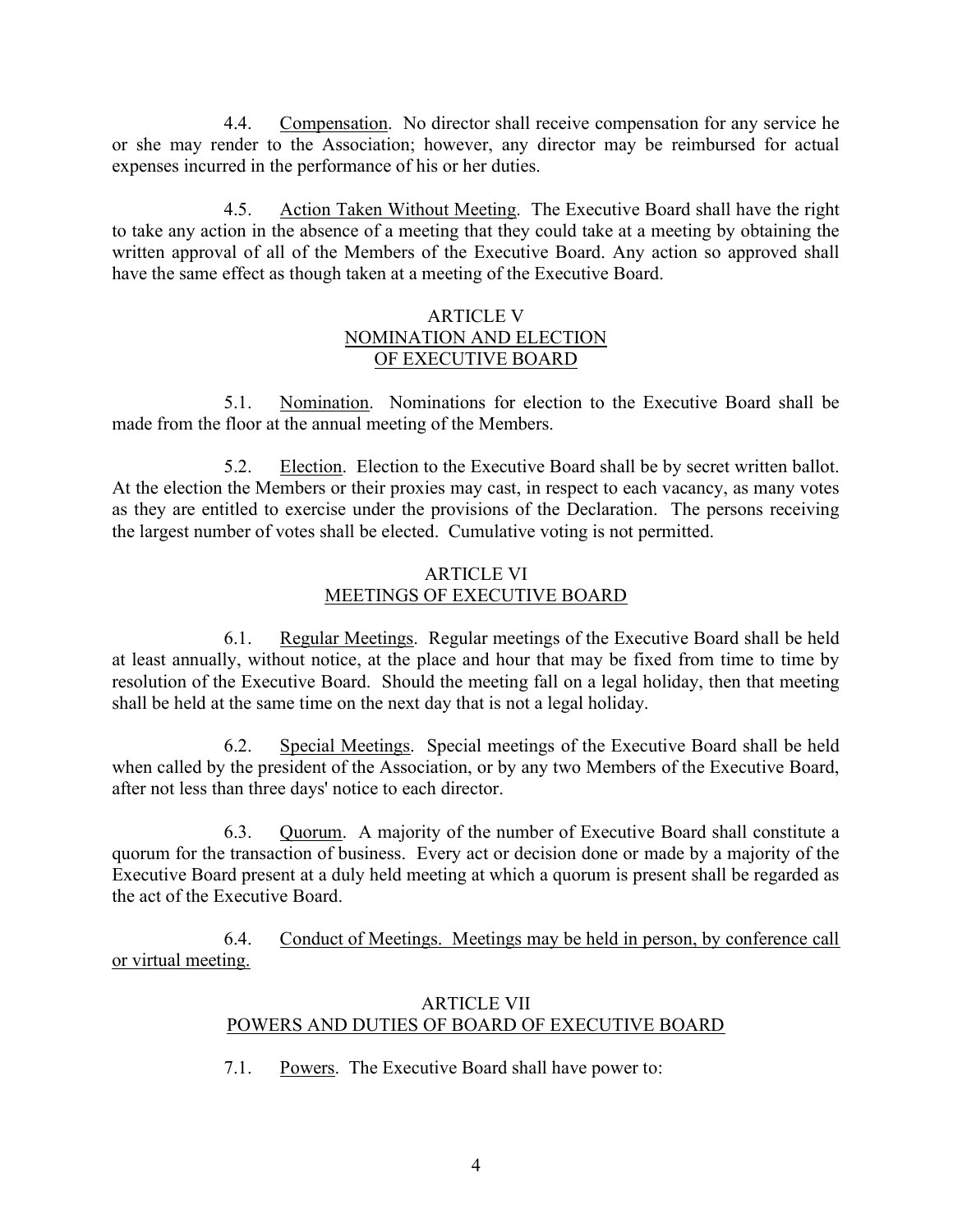(a) Adopt and publish rules and regulations governing the use of the Common Elements, and the personal conduct of the Members and their guests on the Common Elements, and establish penalties for the infraction of the rules and regulations;

 (b) Suspend the voting rights and right to use Common Elements of a Member during any period in which the Member shall be in default in the payment of any assessment levied by the Association; these rights may also be suspended after notice and hearing, for a period not to exceed sixty (60) days, for infraction of published rules and regulations;

 (c) Exercise for the Association all powers, duties, and authority vested in or delegated to this Association and not reserved to the membership by other provisions of these Bylaws or the Declaration;

 (d) Declare the office of a member of the Executive Board to be vacant in the event the member shall be absent from three (3) consecutive regular meetings of the Executive Board; and

 (e) Employ a manager, an independent contractor, or other employees as they deem necessary, and prescribe their duties.

7.2. Duties. It shall be the duty of the Executive Board to:

 (a) Cause to be kept a complete record of all its acts and corporate affairs and present a statement of its acts and corporate affairs to the Members at the annual meeting of the Members, or at any special meeting when the statement is requested in writing by one-fourth (1/4) of the Members who are entitled to vote;

 (b) Supervise all officers, agents, and employees of this Association, and see that their duties are properly performed;

(c) As more fully provided in the Declaration:

 (1) Fix the amount of the annual assessment against each Unit at least thirty (30) days in advance of each annual assessment period;

 (2) Send written notice of each assessment to every Unit Owner subject to assessment at least thirty (30) days in advance of each annual assessment period; and

 (3) Foreclose the lien against any Unit for which assessments are not paid within thirty (30) days after the due date or bring an action at law against the Unit Owner personally obligated to pay the assessments;

 (d) Issue, or cause an appropriate officer to issue, on demand by any person, a certificate setting forth whether or not any assessment has been paid; a reasonable charge may be made by the Executive Board for the issuance of these certificates; if a certificate states an assessment has been paid, the certificate shall be conclusive evidence of the payment;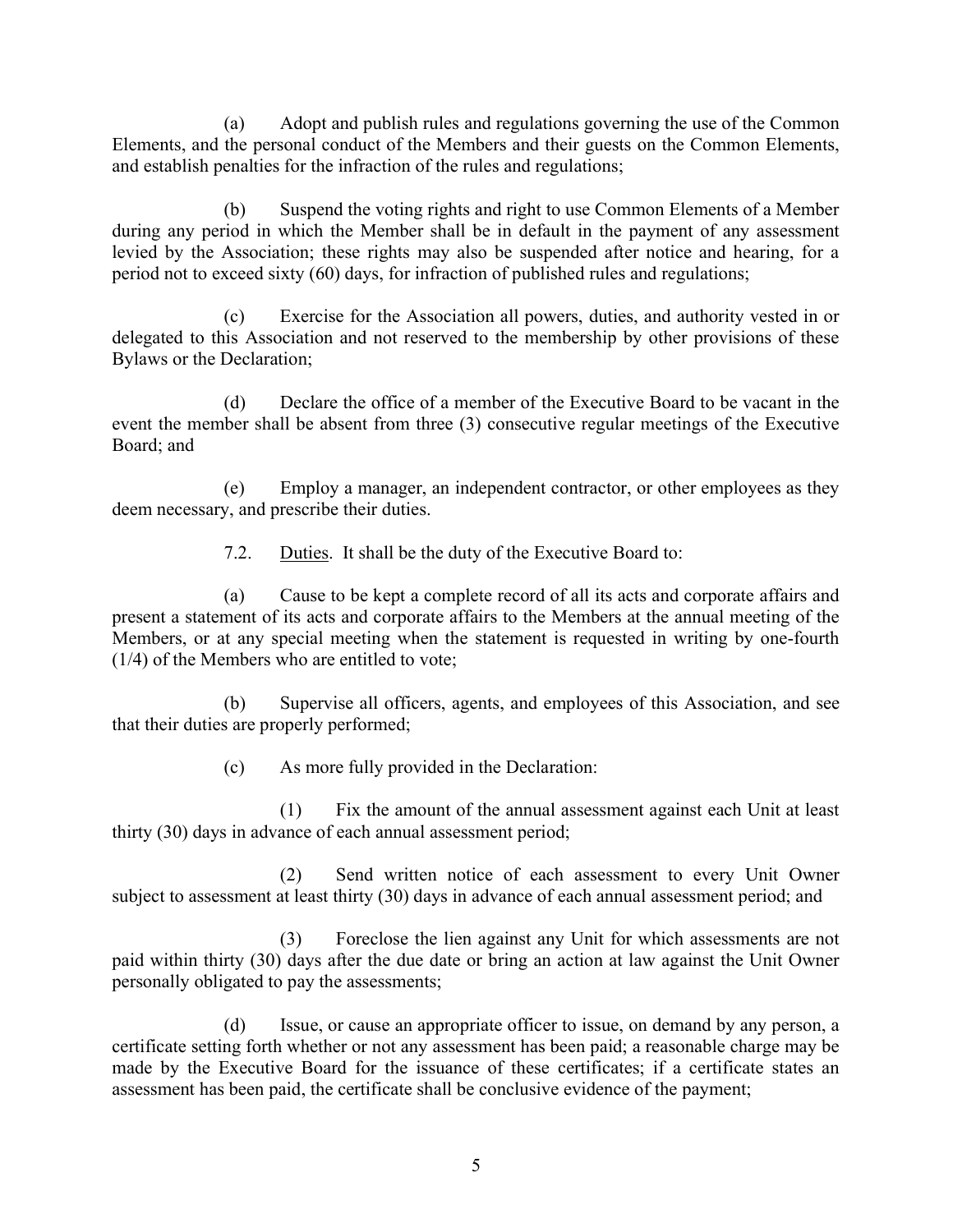(e) Procure and maintain adequate liability and hazard insurance on property owned by the Association;

 (f) Cause all officers or employees having fiscal responsibilities to be bonded, as it may deem appropriate; and

(g) Cause the Common Elements to be maintained.

## ARTICLE VIII OFFICERS AND THEIR DUTIES

 8.1. Officers. The officers of the Association shall be a president, a vicepresident, who shall at all times be members of the Executive Board, a secretary, and a treasurer, and other officers as the Executive Board may, from time to time, create by resolution.

 8.2. Election of Officers. The appointment of officers shall take place at the first meeting of the Executive Board following each annual meeting of the Members.

 8.3. Term. The officers of this Association shall be elected annually by the Executive Board and each shall hold office for one year unless he or she shall sooner resign, or shall be removed, or otherwise become disqualified to serve.

 8.4. Special Appointments. The Executive Board may elect other officers as the affairs of the Association may require, each of whom shall hold office for the period, have the authority, and perform the duties that the Executive Board may, from time to time, determine.

8.5. Resignation and Removal. Any officer may be removed from office with or without cause by the Executive Board. Any officer may resign at any time by giving written notice to the Executive Board, the president, or the secretary. Resignation of an officer shall take effect on the date of receipt of the notice or at any later time specified in the notice, and unless otherwise specified in the notice, the acceptance of the resignation shall not be necessary to make it effective.

 8.6. Vacancies. A vacancy in any office may be filled by appointment by the Executive Board. The officer appointed to fill a vacancy shall serve for the remainder of the term of the officer he or she replaces.

 8.7. Multiple Offices. The offices of secretary and treasurer may be held by the same person. No person shall simultaneously hold more than one of any of the other offices except in the case of special offices created pursuant to Paragraph 8.4 of this Article.

8.8. Duties. The duties of the officers are as follows:

 (1) The president shall preside at all meetings of the Executive Board; see that orders and resolutions of the Executive Board are carried out; sign all leases, mortgages, deeds,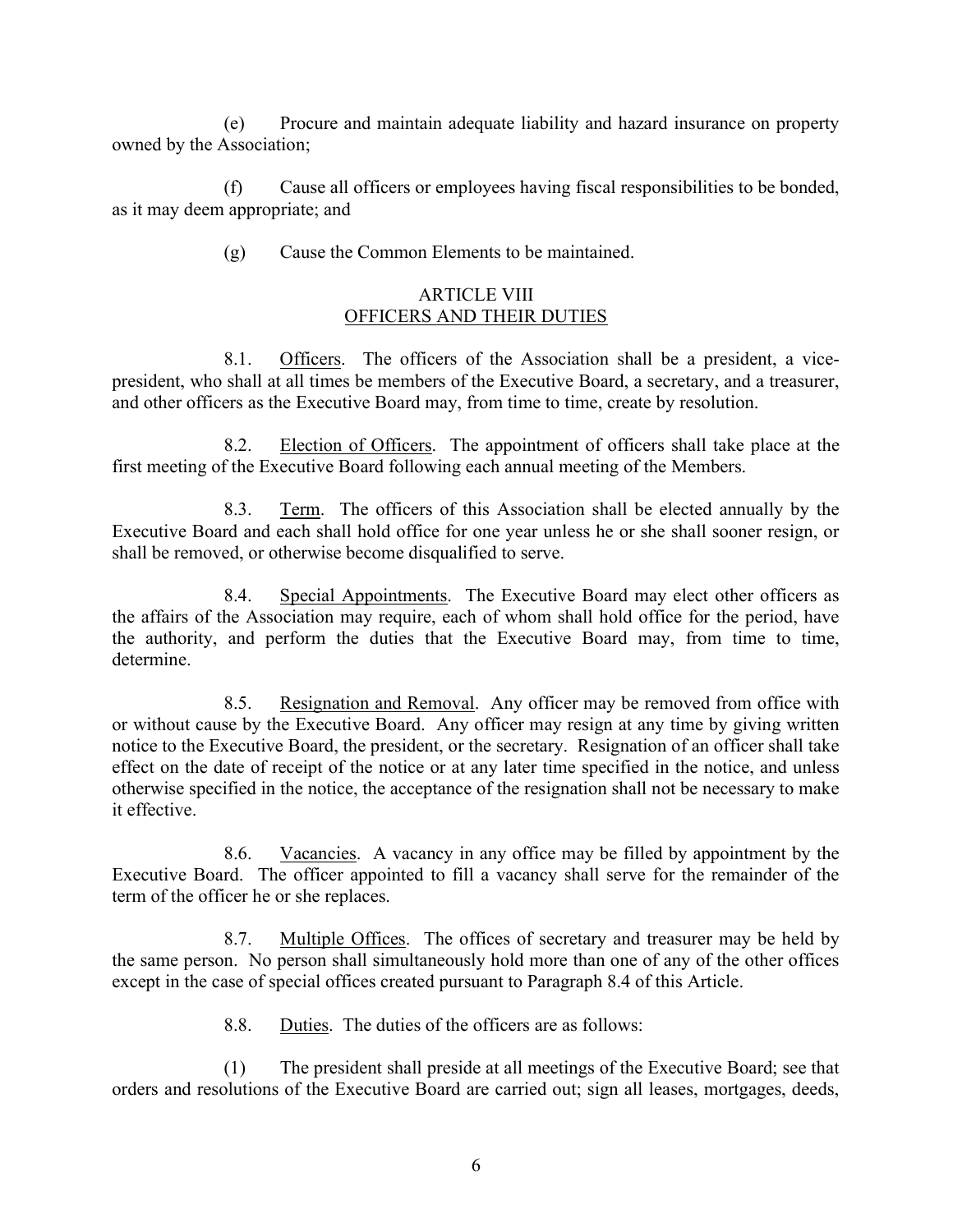and other written instruments; prepare, execute, certify and record amendments to the Declaration on behalf of the Association; and sign all checks and promissory notes.

 (2) The vice-president shall act in the place and stead of the president in the event of his or her absence, inability, or refusal to act, and shall exercise and discharge all other duties as may be required of him or her by the Executive Board.

 (3) The secretary shall record the votes and keep the minutes of all meetings and proceedings of the Executive Board and of the Members; serve notice of meetings of the Executive Board and of the Members; keep appropriate current records showing the Members of the Association together with their addresses; and perform all other duties as required by the Executive Board.

 (4) The treasurer shall receive and deposit in appropriate bank accounts all moneys of the Association and shall disburse the funds as directed by resolution of the Executive Board; sign all checks and promissory notes of the Association; keep proper books of account; and prepare an annual budget and annual financial statements consisting of a balance sheet and a statement of income and expenditures to be presented to the membership at its regular annual meeting, and deliver a copy of each to the Members within thirty days of completion.

 (5) Notwithstanding the foregoing, if there is a management company, the management company may sign checks drawn on the Association funds, deposit funds and use electronic banking functions with any depository bank that has been authorized by the Executive Board.

#### ARTICLE IX **COMMITTEES**

9.1. Committees. The Executive Board may appoint such committees as it may deem appropriate in carrying out the purposes of the Association.

## ARTICLE X COMMON EXPENSES; BUDGETS

 10.1 Fiscal Year. The fiscal year of the Association shall be the calendar year unless otherwise determined by the Executive Board; provided, however, that the first fiscal year shall begin upon the recordation of the Declaration.

# 10.2 Preparation and Approval of Budget.

(a) On or before the first  $(1<sup>st</sup>)$  day of November each year the Executive Board shall adopt an annual budget for the Association containing an estimate of the total amount considered necessary to pay the cost of maintenance, management, operation, repair and replacement of the Common Elements which are the responsibility of the Association to maintain, repair and replace, and the cost of wages, material, insurance premiums, services, supplies and other expenses that may be declared to be Common Expenses by the Declaration, these Bylaws or a resolution of the Association and which will be required during the ensuing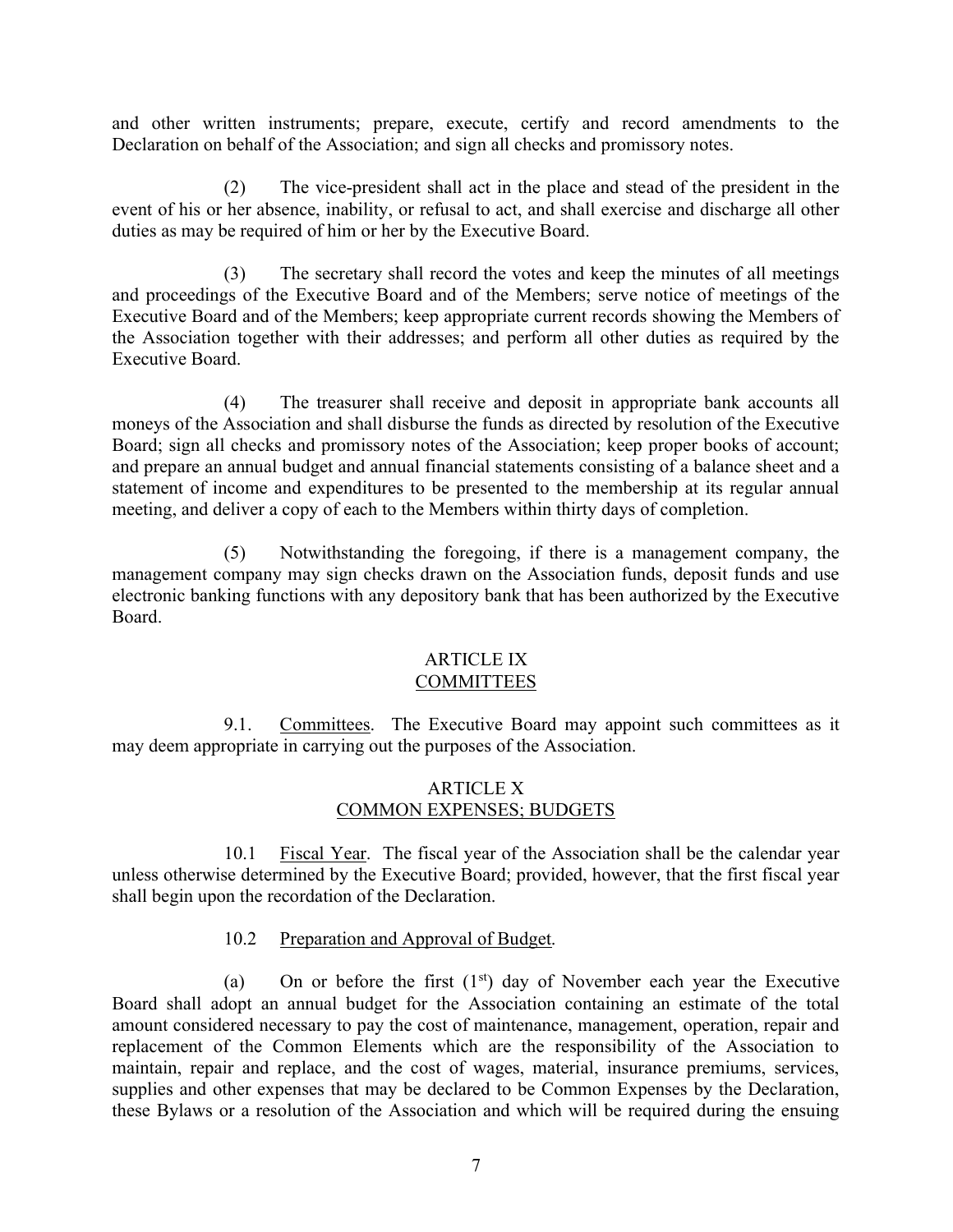fiscal year for the administration, operation, maintenance and repair of the Real Estate and the rendering to the Unit Owners of all related services. Such budget shall also include such reasonable amounts, as the Executive Board considers necessary to provide working capital, a general operating reserve and reserves for contingencies and replacements.

(b) On or before the fifth  $(5<sup>th</sup>)$  day of November the Executive Board shall make the budget available for inspection at the Association's office and the Community Building and shall send to each Unit Owner a copy of the budget in a reasonably itemized form that sets forth the amount of the Common Expenses. Such budget shall constitute the basis for determining each Unit Owners' assessments for Common Expenses of the Association and shall automatically take effect at the beginning of the fiscal year for which it is adopted, subject to Section 10.9 below.

 (c) The Executive Board shall make reasonable efforts to meet the deadlines set forth above, but compliance with such deadlines shall not be a condition precedent to the effectiveness of any budget.

# 10.3. Assessment and Payment of Common Expenses.

 (a) Common Expenses. The Executive Board shall calculate the monthly assessments for Common Expenses against each Unit by dividing (i) the total amount of the estimated funds required for the operation of the Real Estate set forth in the budget adopted by the Executive Board for the fiscal year in question, after deducting income expected to be received from sources other than Common Expense assessments and the operation of the Common Elements to which the Common Expenses pertain, by (ii) the number of Equivalent Dwellings Units as determined in accordance with Article V of the Master Declaration, and dividing the resultant number by (iii) twelve (12). Such assessments shall be deemed to have been adopted and assessed on a monthly basis and not on an annual basis payable in monthly installments, shall be due and payable on the first day of each month and shall be a lien against each Unit Owner's Unit as provided in the Declaration. Within ninety (90) days after the end of each fiscal year, the Executive Board shall prepare and deliver to each Unit Owner an itemized account of the Common Expenses and funds received during such fiscal year less expenditures actually incurred and sums paid into reserves. Any net shortage with regard to Common Expenses, after application of such reserves as the Executive Board may determine, shall be assessed promptly against the Unit Owners in accordance with their Percentage Interests and shall be payable in one or more monthly assessments, as the Executive Board may determine.

 (b) Supplemental Assessments. If the Executive Board determines that the estimate of total charges for the current fiscal year is, or will become, inadequate to meet all Common Expenses for any reason, it shall immediately determine the approximate amount of the inadequacy. Subject to the provisions of Section 10.4, the Executive Board shall have the authority to levy, at any time by a majority vote, a Supplemental Assessment, reflecting revisions of the total Common Expense Assessment. Written notice of any change in the amount of Supplemental Assessments levied by the Association through the Executive Board shall be given to all Unit Owners not less than thirty (30) days prior to the effective date of such Supplemental Assessment.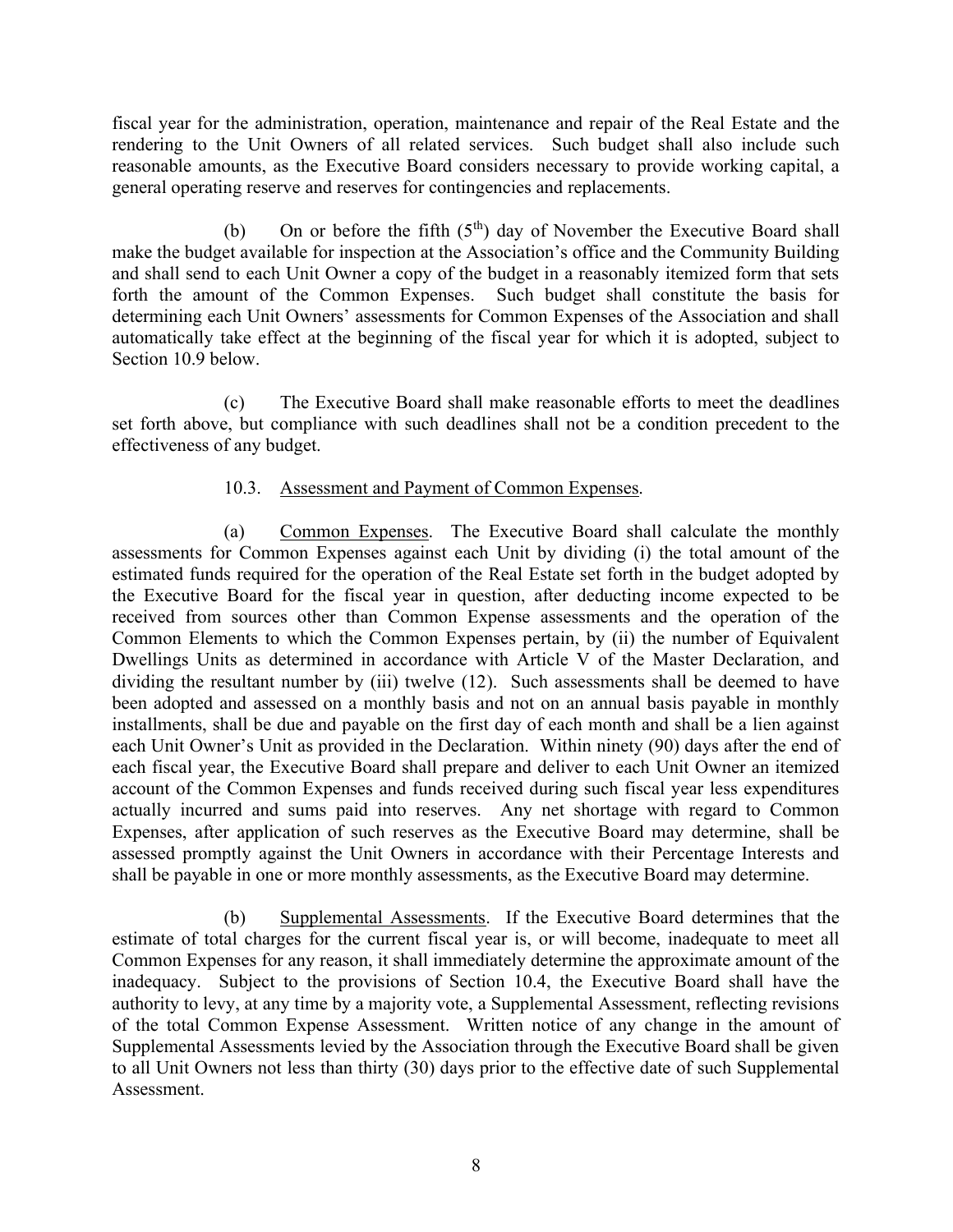(c) Reserves. The Executive Board may build up and maintain reasonable reserves for working capital, contingencies and replacement. Extraordinary expenditures not originally included in the annual budget which may become necessary during the year may be charged first against such reserves. If the reserves are deemed to be inadequate for any reason, including non-payment of any Unit Owner's assessments, the Executive Board may at any time levy further assessments for Common Expenses which shall be assessed against the Unit Owners according to their respective Percentage Interests with regard to Common Expenses and shall be payable in one or more monthly assessment as the Executive Board may determine. Payments for said purposes may be classified as capital contributions as the discretion of the Executive Board.

 10.4 Further Assessments. The Executive Board shall serve notice on all Unit Owners of any further assessments pursuant to Section 10.3 (a), (b) or (c) or otherwise as permitted or required by the Declaration and these Bylaws, including, but not limited to, the right to levy fines, by a statement in writing giving the amount and reasons therefore, and such further assessments shall, unless otherwise specified in the notice, become effective with the next monthly assessment if pursuant to Section 10.3 which is due more than thirty (30) days after the delivery of such notice of further assessments. All Unit Owners so assessed shall be obligated to pay the amount of such monthly assessments. Such assessments shall be a lien as of the effective date as set forth in the preceding Sections.

 10.5 Effect of Failure to Prepare or Adopt Budget. The failure or delay of the Executive Board to prepare or adopt a budget for any fiscal year shall not constitute a waiver or release in any manner of a Unit Owner's obligation to pay his allocable share of the Common Expenses as herein provided whenever the same shall be determined and, in the absence of any annual budget or adjusted budget, each Unit Owner shall continue to pay each monthly assessment at the rate established for the previous fiscal year until the new annual or adjusted budget shall have been adopted.

 10.6 Accounts. All sums collected by the Executive Board with respect to assessments against the Unit Owners or from any other source may be commingled into a single fund. Reserves shall be maintained in a separate fund, although different types of reserves may be commingled in one fund. All books and records of the Association shall be kept in accordance with good and accepted accounting practices, and the same shall be reviewed and a compilation prepared at least one each year by independent accountant retained by the Executive Board.

 10.7 Payment of Common Expenses. Each Unit Owner shall pay the Common Expenses assessed by the Executive Board pursuant to the provisions of this Article X. No Unit Owner may exempt himself from liability for his contribution toward Common Expenses by waiver of the use of enjoyment of any of the Common Elements or by abandonment of his Unit. No Unit Owner shall be liable for the payment of any part of the Common Expenses assessed against his Unit subsequent to the date of recordation of a conveyance by him in fee of such Unit. The purchaser of a Unit shall be jointly and severally liable with the selling Unit Owner for all unpaid assessments against the latter for his proportionate share of the Common Expenses up to the time of such recordation, without prejudice to the purchaser's right to recover from the selling Unit Owner amounts paid by the purchaser thereof; provided, however, that any such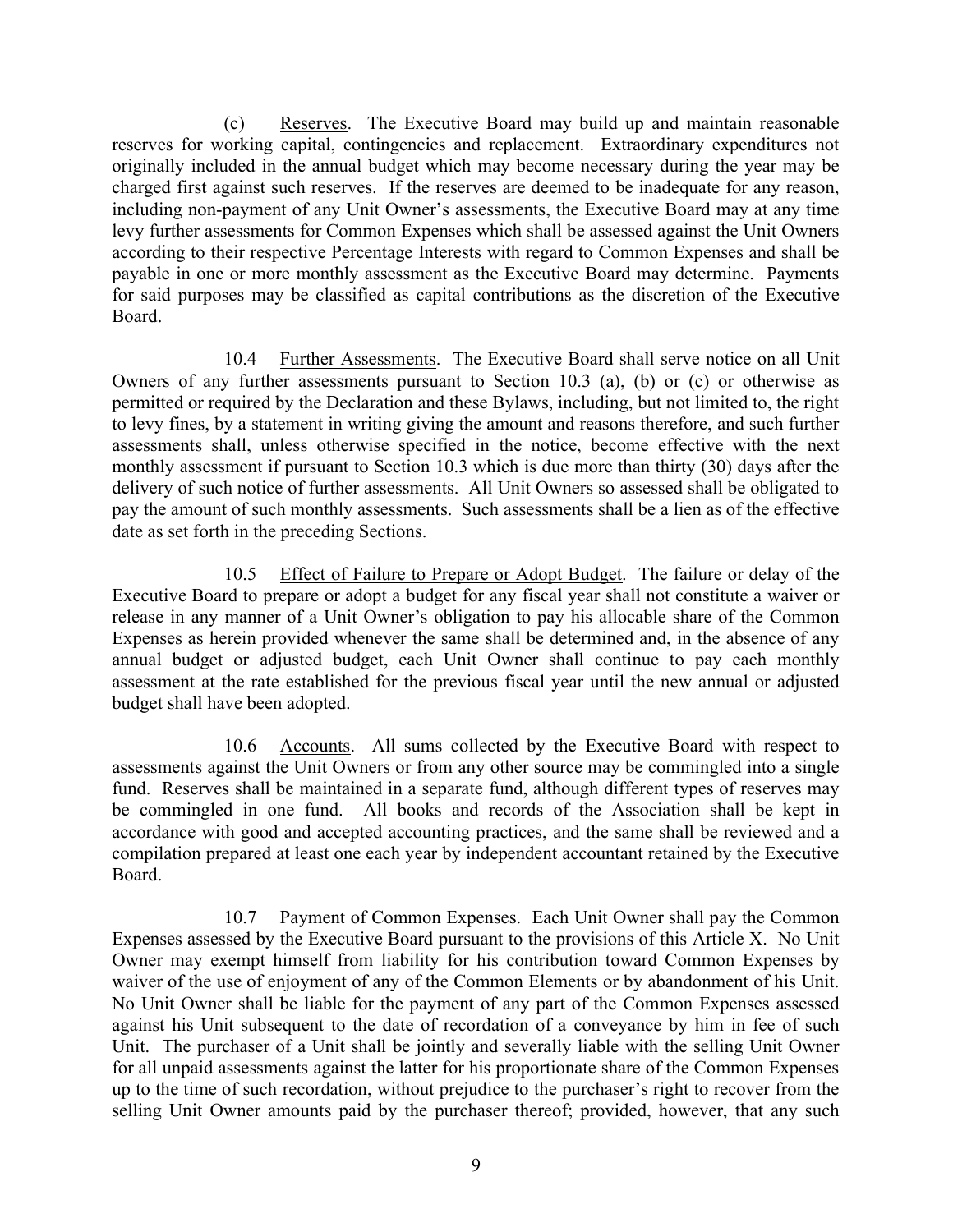purchaser shall be entitled to a statement setting forth the amount of the unpaid assessments against the selling Unit Owner within five (5) days following a written request therefore to the Executive Board and such a purchaser shall not be liable for, nor shall the Unit conveyed be subject to a lien for, any unpaid assessments in excess of the amount therein set forth; and, provided further that, each permitted mortgagee who comes into possession of a Unit by virtue of foreclosure or by deed or assignment in lieu of foreclosure, or any purchaser at a foreclosure sale, shall take the Unit free of any claims for unpaid assessments or charges against such Unit which accrue prior to the time such holder comes into possession thereof, except for claims for a pro-rata share of such assessments or charges resulting from a pro-rata reallocation of such assessments or charges to all Units including the mortgaged Unit.

 10.8 Collection of Assessments. The Executive Board shall take prompt action to collect any assessments for Common Expenses due from any Unit Owner which remain unpaid for more than thirty (30) days from the due date for payment thereof. Any assessment not paid within five days after its due date shall accrue a late charge in the amount of four percent (4%) of the overdue assessment in addition to interest at the rate of eight (8%) percent per annum (or such other rate as may be determined by the Executive Board) on the amount of the unpaid assessment through date of payment. Sums assessed by the Executive Board will bear interest at a rate to be determined by the Executive Board (but not more than fifteen (15%) percent per annum) from the thirtieth  $(30<sup>th</sup>)$  day following the due date for payment. If any assessments are past due more than thirty (30) days, the executive Board may accelerate all of the assessment payments due from such Unit Owner for the fiscal year, and the total amount shall become immediately due and payable.

 10.9 Statement of Common Expenses. Upon request, the Executive Board shall promptly provide any Unit Owner, contract purchaser or proposed mortgagee with a written statement of all unpaid assessments for Common Expenses due. Further, the Executive Board may charge a reasonable fee for the preparation of such statement to cover the cost of its preparation.

10.10 Negligence. If any Common Expense is caused by the negligence or misconduct of any Unit Owner, the Association may assess that expense exclusively against his Unit.

#### ARTICLE XI BOOKS AND RECORDS

 11.1. Books and Records. The books, records, and papers of the Association shall at all times, during reasonable business hours, be subject to inspection by any Member. The Declaration, the Articles of Incorporation, and the Bylaws of the Association shall be available for inspection by any Member at the principal office of the Association, where copies may be purchased at reasonable cost.

#### ARTICLE XII **AMENDMENTS**